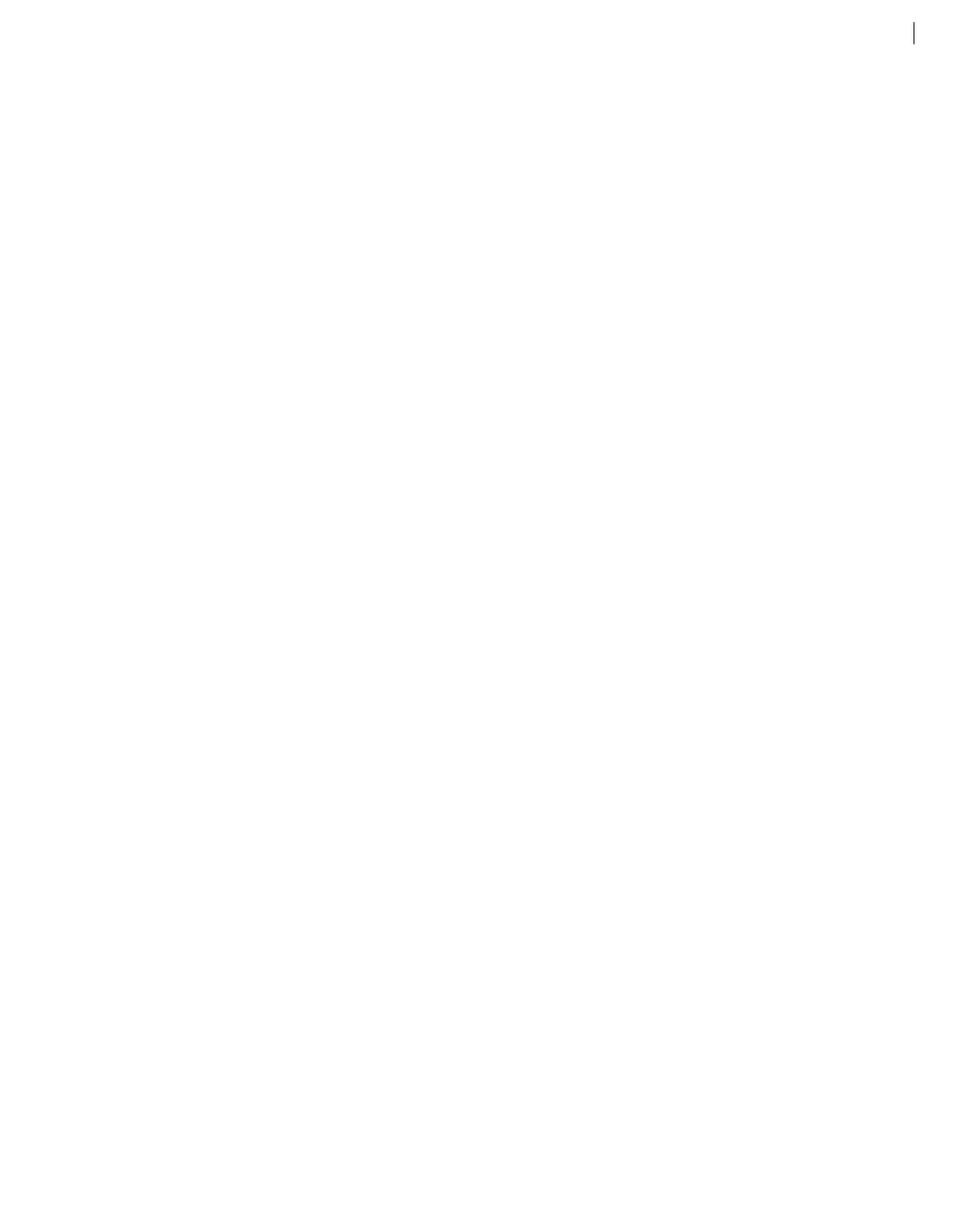|                                    |                     |                                                                                                                                                                                                                                                                                                                                                                                                                                                                                                                                                                                                                          | <b>Pre-Packaged Food and Beverage Inspection Report</b>                         |  |                                                   |                                                                    |                                    |            |
|------------------------------------|---------------------|--------------------------------------------------------------------------------------------------------------------------------------------------------------------------------------------------------------------------------------------------------------------------------------------------------------------------------------------------------------------------------------------------------------------------------------------------------------------------------------------------------------------------------------------------------------------------------------------------------------------------|---------------------------------------------------------------------------------|--|---------------------------------------------------|--------------------------------------------------------------------|------------------------------------|------------|
|                                    |                     | <b>Department of Regulatory Services</b><br>Division of Environmental Management & Safety                                                                                                                                                                                                                                                                                                                                                                                                                                                                                                                                |                                                                                 |  | <b>Total Violations</b>                           | 1                                                                  | Date of<br>Inspection              | 04/24/2012 |
|                                    | minneapolis         | Environmental Health & Food Safety<br>250 South Fourth Street, Room 414, Minneapolis, Minnesota 55415                                                                                                                                                                                                                                                                                                                                                                                                                                                                                                                    |                                                                                 |  | <b>Critical Violations</b><br>License Current and | $\mathbf{1}$<br>Yes                                                | Inspection<br>Time                 | 12:00 PM   |
|                                    | city of lakes       | Phone: 612-673-2170 FAX: 612-673-2635 TTY: 612-673-2233<br>Web: http://www.ci.minneapolis.mn.us/environmental-health/                                                                                                                                                                                                                                                                                                                                                                                                                                                                                                    |                                                                                 |  | Posted<br>Reinspection<br>Needed                  | <b>No</b>                                                          | <b>Time Out</b>                    | 12:15 PM   |
| <b>Facility Name</b><br>CHEF SHACK |                     | <b>Address</b><br>336 HOOVER ST                                                                                                                                                                                                                                                                                                                                                                                                                                                                                                                                                                                          | <b>City/State</b><br><b>MINNEAPOLIS, MN</b>                                     |  |                                                   | Zip Code<br>55413                                                  | <b>Telephone</b><br>(507) 358-4220 |            |
| License #<br>L318-50016            |                     | <b>Owner</b><br><b>CARRIE SUMMER</b>                                                                                                                                                                                                                                                                                                                                                                                                                                                                                                                                                                                     | <b>Inspection Purpose</b><br>Routine                                            |  |                                                   | <b>License Type</b><br><b>MOBILE FOOD</b><br><b>VEHICLE VENDOR</b> | <b>Risk Category</b>               |            |
|                                    |                     |                                                                                                                                                                                                                                                                                                                                                                                                                                                                                                                                                                                                                          | OBSERVATIONS AND CORRECTIVE ACTIONS                                             |  |                                                   |                                                                    |                                    |            |
| Item<br>Number                     |                     |                                                                                                                                                                                                                                                                                                                                                                                                                                                                                                                                                                                                                          | Violations cited in this report must be corrected within the time frames below. |  |                                                   |                                                                    |                                    |            |
| $\overline{7}$                     |                     | (Critical)7-102.11 Clearly label with the common name of the product, all spray bottles and other working containers containing cleaners, sanitizers, and other<br>poisonous or toxic materials taken from bulk supplies. MN Rule 4626.1595<br>LABEL THE DEGREASER SPRAY BOTTLE. Corrected On-Site. Correct By: 04/24/12                                                                                                                                                                                                                                                                                                 |                                                                                 |  |                                                   |                                                                    |                                    |            |
| Comments:<br><b>NOTES:</b>         | TIME OF INSPECTION. | PRE-OPENING INSPECTION FOR 2012 YEAR. NO FOOD TEMPERATURES OBTAINED ON MOBILE FOOD TRUCK AS NO FOOD WAS ON TRUCK AT<br>CARRIE SUMMER IS A STATE CFM #54054 (EXP. 6-24-13). LISA CARLSON IS A STATE CFM #54055 (EXP. 6-24-13). CERTIFICATES POSTED ON SITE.<br>THIS MOBILE FOOD TRUCK SELLS BISON BURGERS, PULLED PORK AND SWEET POTATO TACOS, GRILLED CHEESE SANDWICHES AND BRATS.<br>FOOD PREPARED IN COMMISSARY, HELD IN HOT BOXES THEN TRANSFERRED TO STEAM WELL. COMMISSARY LOCATED AT 336 HOOVER<br>STREET NE. AS OF TODAY OPERATOR, HAS NOT RENEWED LEASE AT CURRENT LOCATION AND IS LOOKING INTO A NEW COMMISSARY |                                                                                 |  |                                                   |                                                                    |                                    |            |
| <b>STRIPS PRESENT.</b>             |                     | LOCATION LOCATED AT JAVA JACK'S IN SOUTH MPLS. (818 W 46TH STREET).<br>THREE COMPARTMENT SINK PRESENT ON SITE. QUATERNARY AMMONIA SANITIZER USED ON SITE (NOT SETUP DURING INSPECTION). TEST                                                                                                                                                                                                                                                                                                                                                                                                                             |                                                                                 |  |                                                   |                                                                    |                                    |            |
| AS WELL.                           |                     | [HOOD CLEANED LAST FALL PROFESSIONALLY AND IS CLEANED ANNUALLY. MENTIONED TO OPERATOR THAT HOOD CLEANERS SHOULD<br>AFFIX A STICKER TO THE OUTSIDE OF THE HOOD CANOPY AFTER CLEANING WITH DATE OF SERVICE AND NEXT RECOMMENDED CLEANING                                                                                                                                                                                                                                                                                                                                                                                   |                                                                                 |  |                                                   |                                                                    |                                    |            |
|                                    |                     | LICENSE PLATE IS YAB2341 DECAL FOE VEHICLE IS 0023                                                                                                                                                                                                                                                                                                                                                                                                                                                                                                                                                                       |                                                                                 |  |                                                   |                                                                    |                                    |            |
|                                    |                     | REPORT E-MAILED TO SUMMERCHEF@YAHOO.COM                                                                                                                                                                                                                                                                                                                                                                                                                                                                                                                                                                                  |                                                                                 |  |                                                   |                                                                    |                                    |            |

**Observations and Corrective Actions continued on next page.**